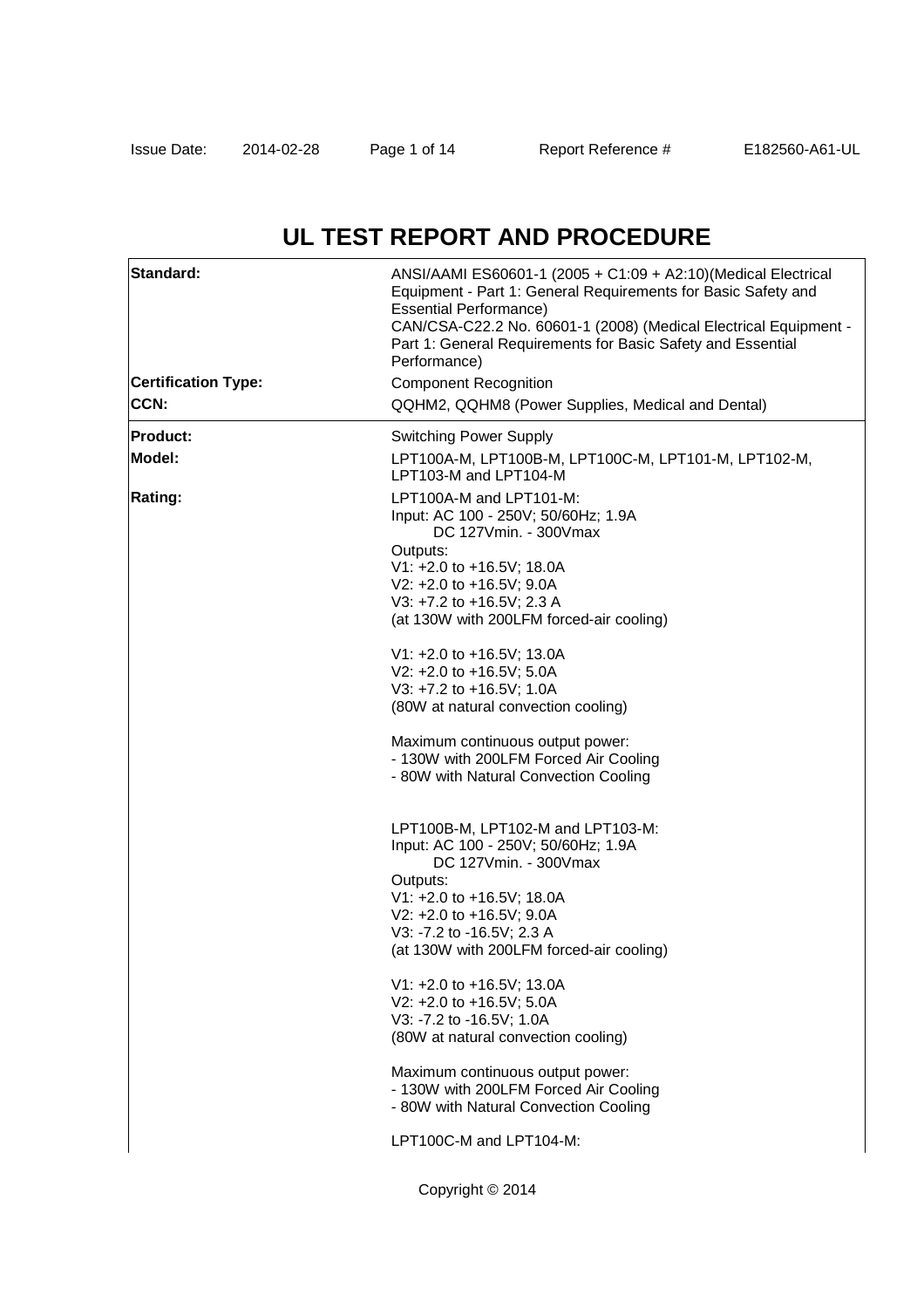| <b>Issue Date:</b> | 2014-02-28                         | Page 2 of 14                                                                                    | Report Reference #                                                                                                 | E182560-A61-UL |
|--------------------|------------------------------------|-------------------------------------------------------------------------------------------------|--------------------------------------------------------------------------------------------------------------------|----------------|
|                    |                                    |                                                                                                 |                                                                                                                    |                |
|                    |                                    |                                                                                                 | Input: AC 100 - 250V; 50/60Hz; 1.9A<br>DC 127Vmin. - 300Vmax                                                       |                |
|                    |                                    | Outputs:<br>V1: +2.0 to +16.5V; 18.0A<br>V2: +21.6 to +28.8V; 3.0A<br>V3: +7.2 to +16.5V; 2.3 A | (at 130W with 200LFM forced-air cooling)                                                                           |                |
|                    |                                    | V1: +2.0 to +16.5V; 13.0A<br>V2: +21.6 to +28.8V; 1.5A<br>V3: +7.2 to +16.5V; 1.0A              | (80W at natural convection cooling)                                                                                |                |
|                    |                                    |                                                                                                 | Maximum continuous output power:<br>- 130W with 200LFM Forced Air Cooling<br>- 80W with Natural Convection Cooling |                |
|                    | <b>Applicant Name and Address:</b> | 16TH FL<br>LU PLAZA<br>2 WING YIP ST                                                            | ASTEC INTERNATIONAL LTD - PHILIPPINE BRANCH<br>KWUN TONG KOWLOON HONG KONG                                         |                |

This is to certify that representative samples of the products covered by this Test Report have been investigated in accordance with the above referenced Standards. The products have been found to comply with the requirements covering the category and the products are judged to be eligible for Follow-Up Service under the indicated Test Procedure. The manufacturer is authorized to use the UL Mark on such products which comply with this Test Report and any other applicable requirements of UL LLC ('UL') in accordance with the Follow-Up Service Agreement. Only those products which properly bear the UL Mark are considered as being covered by UL's Follow-Up Service under the indicated Test Procedure.

The applicant is authorized to reproduce the referenced Test Report provided it is reproduced in its entirety.

UL authorizes the applicant to reproduce the latest pages of the referenced Test Report consisting of the first page of the Specific Technical Criteria through to the end of the Conditions of Acceptability.

Any information and documentation involving UL Mark services are provided on behalf of UL LLC (UL) or any authorized licensee of UL.

Prepared by: Sammi Liang Reviewed by: Calvin Tang

Copyright © 2014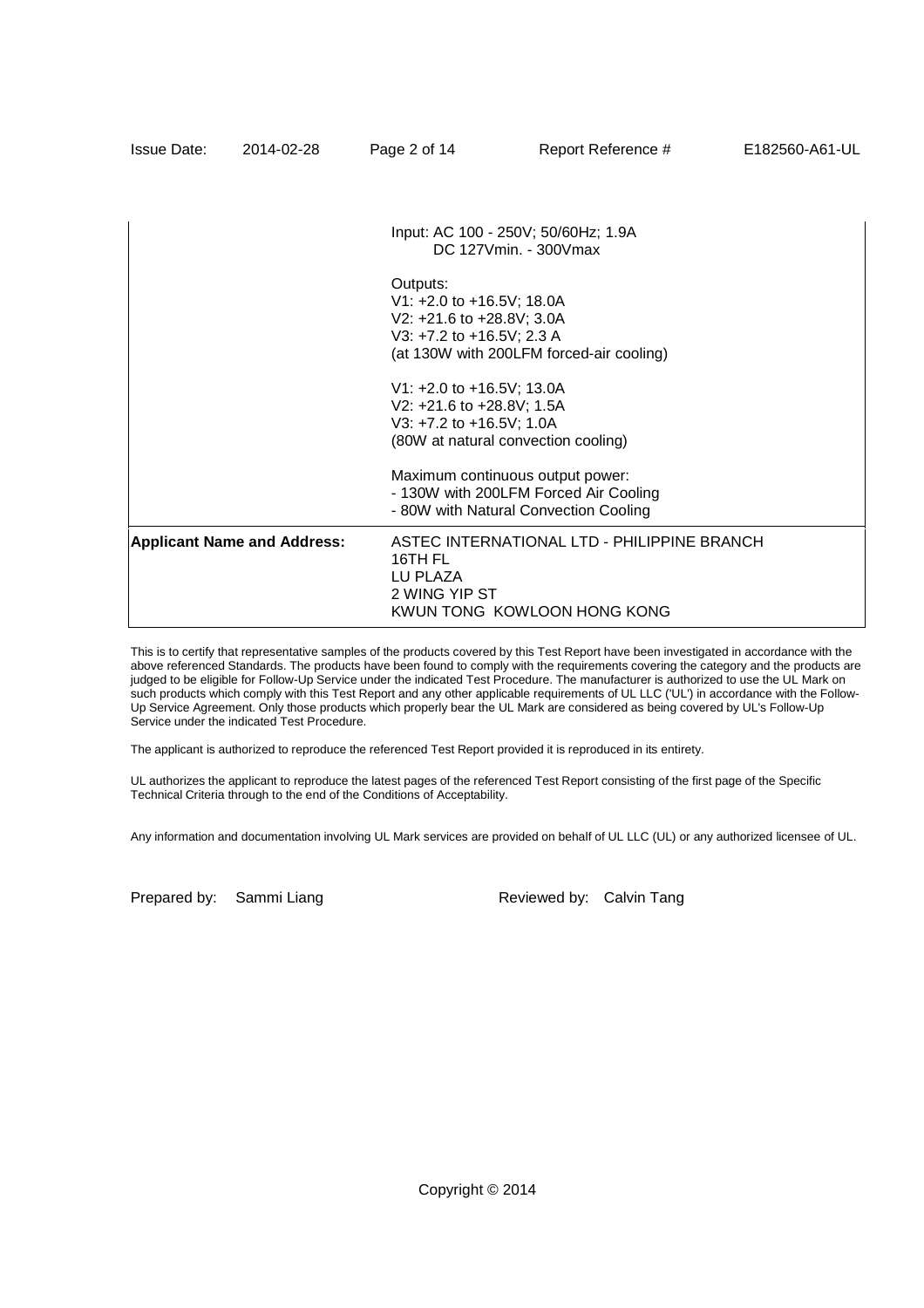### **Supporting Documentation**

The following documents located at the beginning of this Procedure supplement the requirements of this Test Report:

- A. Authorization The Authorization page may include additional Factory Identification Code markings.
- B. Generic Inspection Instructions
	- i. Part AC details important information which may be applicable to products covered by this Procedure. Products described in this Test Report must comply with any applicable items listed unless otherwise stated in the body of this Test Report.
	- ii. Part AE details any requirements which may be applicable to all products covered by this Procedure. Products described in this Test Report must comply with any applicable items listed unless otherwise stated in the body of each Test Report.
	- iii. Part AF details the requirements for the UL Certification Mark which is not controlled by the technical standard used to investigate these products. Products are permitted to bear only the Certification Mark(s) corresponding to the countries for which it is certified, as indicated in each Test Report.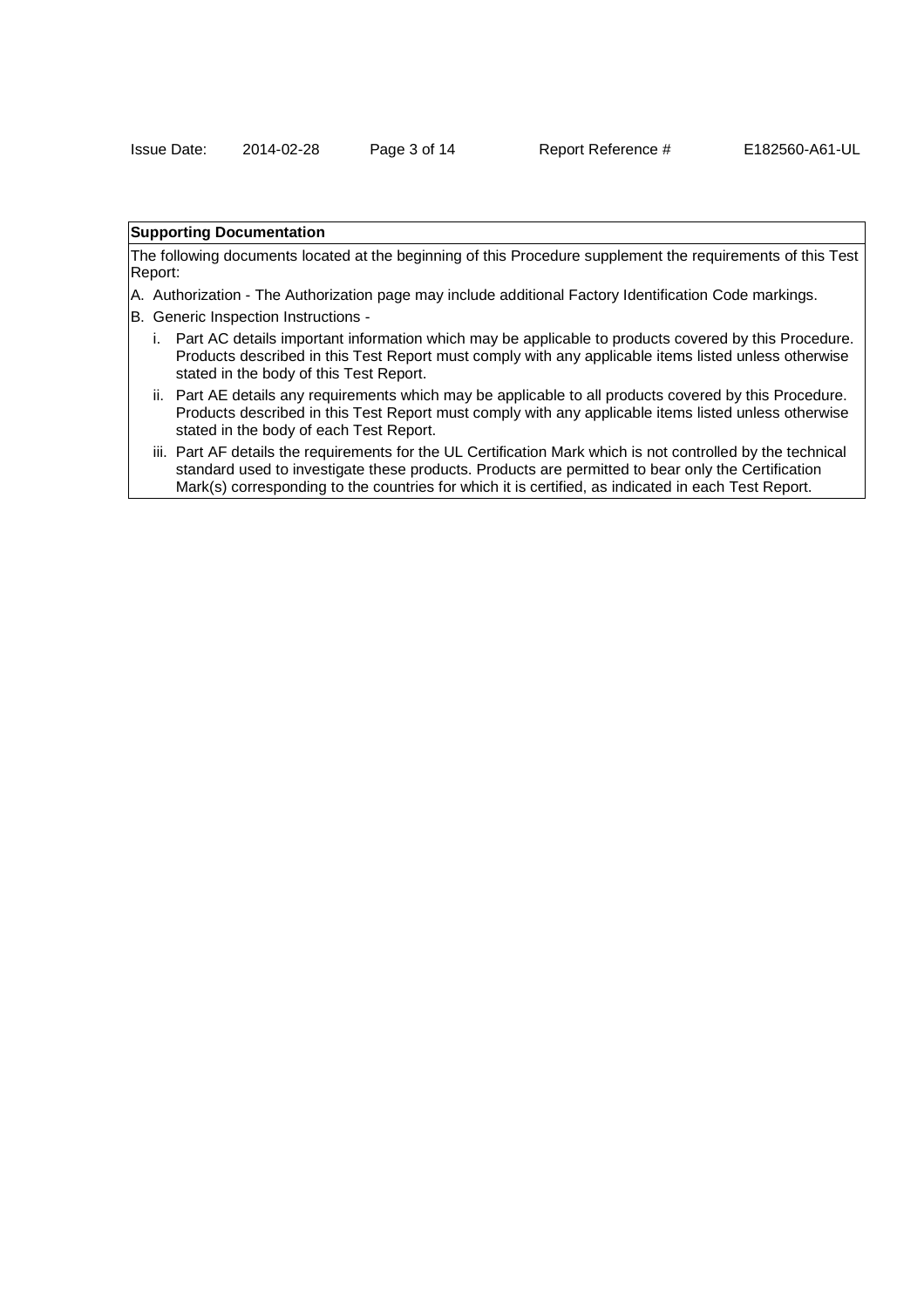### **Product Description**

1. The equipment is a Class I switching type power supply which electronic components mounted on PWB for building into medical electrical equipment.

2. Refer to Enclosure ID 7-02 for Maximum allowed rating for convection forced - Air Cooling.

#### **Model Differences**

See Enclosure 7-02 for details.

Model LPT100B-M is identical to model LPT100A-M except polarity of output V3 rating.

Model LPT100C-M is identical to model LPT100A-M except L8, L100, L101, L401, addition of Heatsink on V2 module and Output rating.

Model LPT101-M is identical to LPT100A-M excepted for the model designation.

Model LPT102-M, LPT103-M are identical to LPT100B-M excepted for the model designation. Model LPT104-M is identical to LPT100C-M excepted for the model designation.

## **Technical Considerations**

- Classification of installation and use : Open frame Component to be evaluated in end product
- Device type (component/sub-assembly/ equipment/ system) : Component
- Intended use (Including type of patient, application location) : Component to be evaluated in end product
- Mode of operation : Continuous
- Supply connection : Primary connector to be evaluated in end product
- Accessories and detachable parts included : None
- Other options include : None
- The product was investigated to the following additional standards:: ANSI/AAMI ES60601-1 (2005 + C1:09 + A2:10) (Medical Electrical Equipment - Part 1: General Requirements for Basic Safety and Essential Performance) - Edition 1 - Revision Date 2012/01/01;, CAN/CSA-C22.2 No. 60601-1 (2008) (Medical Electrical Equipment - Part 1: General Requirements for Basic Safety and Essential Performance) Edition 2 - Revision Date 2011/06/01;, IEC 60601-1: 2005 + CORR.1 (2006) + CORR.2 (2007) (Medical Electrical Equipment - Part 1: General Requirements for Basic Safety and Essential Performance) - Edition 3;
- The product was not investigated to the following standards or clauses:: Electromagnetic Compatibility (IEC 60601-1-2), Clause 14, Programmable Electronic Systems, Biocompatibility (ISO 10993-1)
- The degree of protection against harmful ingress of water is:: Ordinary
- The mode of operation is:: Continuous
- The product is suitable for use in the presence of a flammable anesthetics mixture with air or oxygen or with nitrous oxide:: No
- The product is Recognized only to the following hazards: Fire, Shock.

#### **Engineering Conditions of Acceptability**

For use only in or with complete equipment where the acceptability of the combination is determined by UL LLC. When installed in an end-product, consideration must be given to the following:

- The power supplies have been judged on the basis of the required creepage and clearances in the Standard for Medical Electrical Equipment, ANSI/AAMI ES 60601-1, Sub clause 8.9.
- The power supplies have been evaluated as a Class I, continuous operation equipment and has not been evaluated for use in the presence of a flammable anesthetic mixture with air, oxygen, or nitrous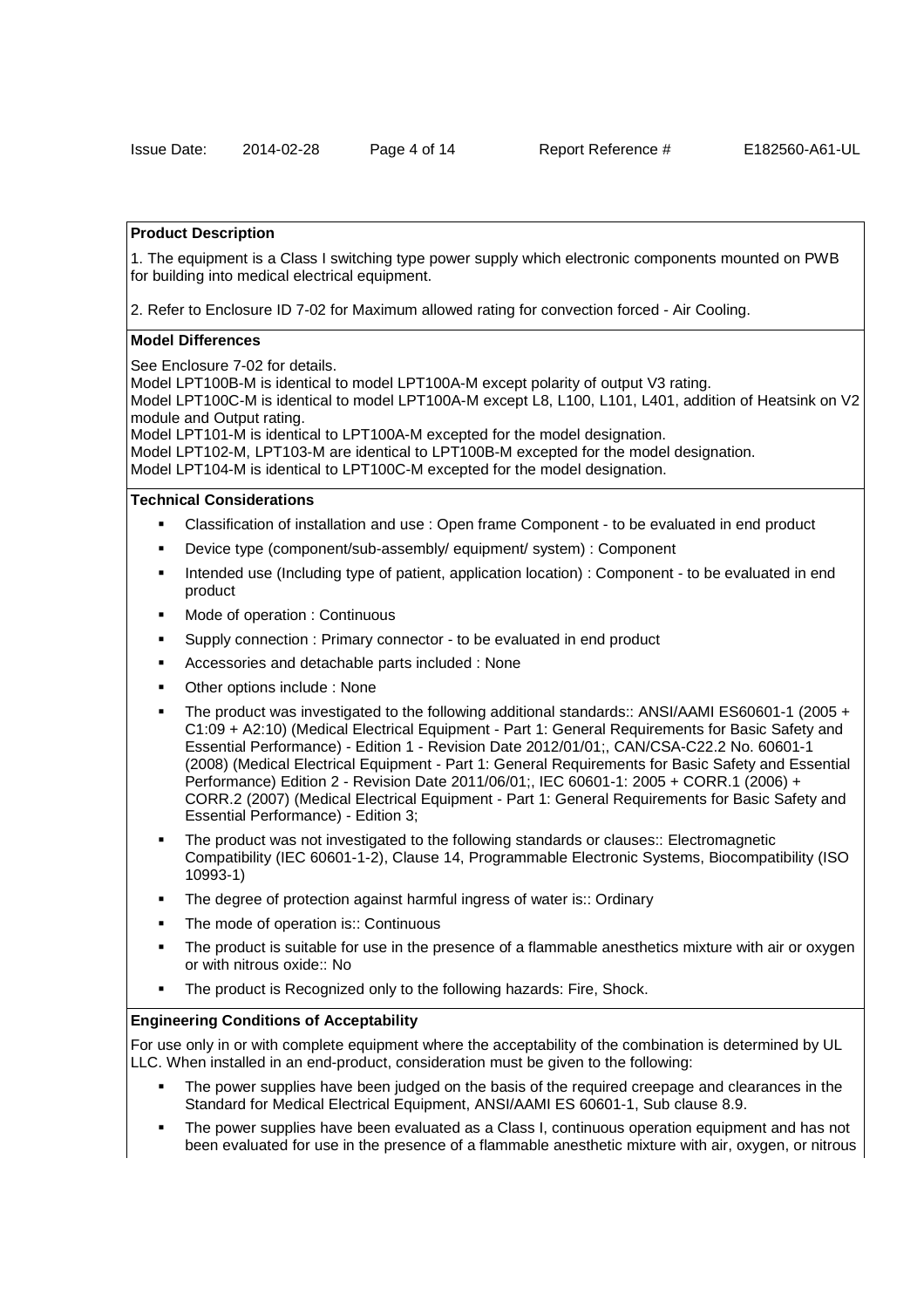oxide. An additional evaluation shall be made if the power supply is intended for use in other than Class I equipment.

- The power supplies were tested on a 20 A branch circuit. If used on a branch circuit greater than this, additional testing may be necessary.
- The power supplies were evaluated as 2 MOPP provided between Primary and Secondary, and 1 MOPP provided between Primary and Earth; see insulation diagram for details.
- Consideration should be given to measuring the temperatures on power electronic components and transformer windings when the power supply is installed in the end-use equipment. The primary transformer (T1 / T2) incorporates a Class 155 (F) insulation system.
- Total continuous output power from all output rails shall not exceed 130W with 200LFM forced-air cooling. Total continuous output power at natural convection cooling is 80W. Output derates 2.5% per degree from 50degC to 70degC ambient temp. (half load at 70degC). The force air-cooling condition (Refer to Enclosure ID 7-03) shall be considered in end product installation.
- The output connectors are not acceptable for field connection and are only intended for connections to mating connectors of internal wiring inside the end use product. The acceptability of these and the mating connectors relative to secureness, insulating materials, and temperatures shall be considered in the end use product.
- A suitable Electrical, Mechanical and Fire enclosure shall be provided in the end use product.
- The end-product Electric Strength Test is to be based upon a maximum working voltage of T1: 279.5 Vrms, 460 Vpk; T2: 287.8 Vrms, 442 Vpk.
- Instructions and equipment marking shall be provided in a language, which is acceptable in the country in which the equipment is to be installed.
- The end product should ensure that the requirements related to accompanying documents, clause 7.9, are met.
- The component shall be installed in compliance with the enclosure, mounting, marking, spacing, and separation requirements of the end use application.
- Input terminal/connector shall be connected to the supply neutral in the end use for simultaneous disconnection of all supply poles.
- This secondary circuit of this power supply has not been evaluated for patient connected applications.
- Additional UL Recognized DC Fuse must be provided in end-system for DC input.
- The following tests shall be performed/further considered in the end-product evaluation: Impedance and Current Carrying Capability, Temperature Test, Dielectric Voltage Withstand Tests, Leakage Test and Interruption of Power Supply Test.
- End product Risk Management Process to include consideration of requirements specific to the Power Supply.
- End product Risk Management Process to consider the need for simultaneous fault condition testing.
- End product Risk Management Process to consider the need for different orientations of installation during testing.
- End product to determine the acceptability of risk in conjunction to the movement of components as part of the power supply.
- End product to determine the acceptability of risk in conjunction to the routing of wires away from moving parts and sharp edges as part of the power supply.
- Temperature Test was conducted without Test Corner. End product to determine the acceptability of risk in conjunction to temperature testing without test corner as part of the power supply.